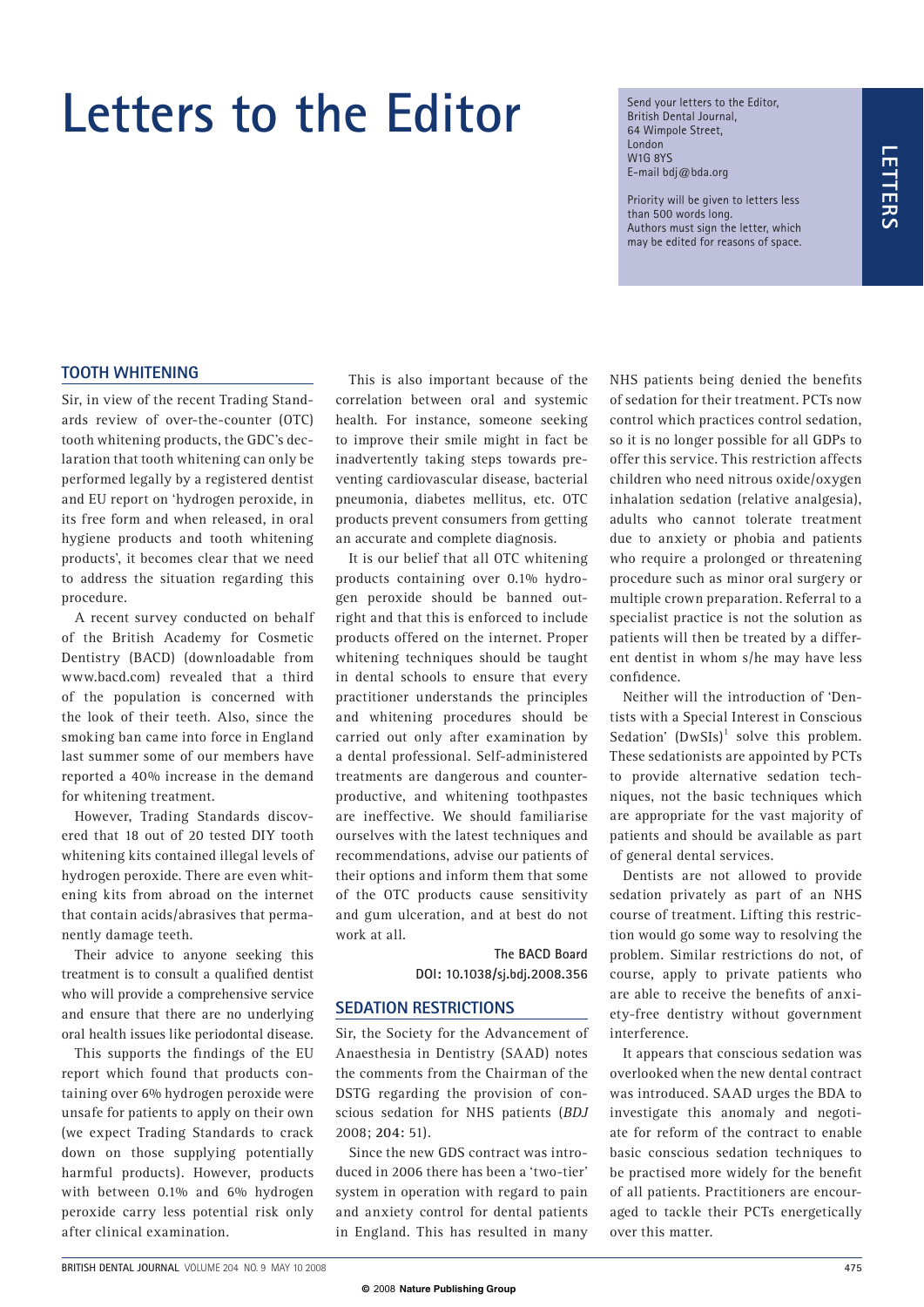1. Department of Health/Faculty of General Dental Practice. Guidelines for the appointment of Dentists with a Special Interest in Conscious Sedation. December 2007.

#### **DOI: 10.1038/sj.bdj.2008.357**

#### **THE HALL TECHNIQUE**

Sir, as a practising wet fingered paediatric dentist I have considered the 'Hall' technique regarding placement of preformed stainless steel crowns (SSC) and entombing decay on deciduous teeth. My main concern with the 'Hall' procedure is that this technique could precipitate a maxillary or mandibular cellulitis if the decayed tooth undergoes necrosis. It would be difficult to monitor a tooth after a full coverage SSC was placed with radiographs. I have seen severe infection occur post-op when similar compromised paediatric dentistry was performed on a child who had less than stellar cooperation in the dental chair.

Nevertheless, the 'Hall' procedure could possibly serve a need in an area where little or no access to a dentist for the foreseeable future is the state of affairs. For example, in a war zone, or on a mission service in a remote area, I could justify the 'Hall' technique on deciduous teeth. I do not see the need for this procedure in the every day practice of paediatric dentistry.

The administration of infiltration local anaesthesia with mesial, distal, and occlusal preparation of the deciduous tooth for a preformed SSC is a very straightforward affair. Deciduous teeth cut like butter if a coarse diamond is used for the preparation. Removal of decay is very simple. Use of inhalation sedation and topical anaesthesia helps even the most recalcitrant of youngsters allow care to be delivered effectively.

If the decay penetrates the pulp, a pulpotomy is done forthwith. It takes approximately six minutes to perform a stainless steel crown and a pulpotomy for an experienced practitioner. If the practitioner cannot perform the procedure efficiently, the child should be transferred to a practitioner who can.

SAAD would be pleased to receive Children are the most sophisticated Dentists have a duty of care to their comments directly from practitioners. of patients. They require finesse and an patients which has always overridden art of delivery of care that supersedes even the most discriminating of adult patients. Children are not human guinea pigs to be experimented on by the least experienced of the dental team. Rather, it should be the most senior and experienced partner who cares for the child patient. They know what doesn't work!

> Thank you for allowing me to express my concerns.

> > **J. P. Murphy Pennsylvania DOI: 10.1038/sj.bdj.2008.358**

#### **SOCIALIST DOGMA**

Sir, dentistry and primary care trusts do not work. All dentists have a creative ability. That is how they are able to do their job. Primary care trusts are a socialist dogma. Primary care trust led dentistry will never work, any more than municipally owned ladies' hairdressing salons would work. It's a simple fact of life.

> **J. Hartley Peterborough DOI: 10.1038/sj.bdj.2008.359**

#### **PATIENTS ARE NOT CLIENTS**

Sir, I was appalled to read in the Health for All Wirral PCT Strategy Commissioning Plan 2008-2009 where dentistry is mentioned.

- 1. The re-design of dental services beyond 2009. Improve service access, improved value for money, reduced cost per head. Nowhere does it mention that patient care should be considerate and of a high standard by dental surgeons who are capable of all facets of dentistry.
- 2. Nowhere does it give evidence to support the assertion that Wirral PCT overspend is higher than other PCTs countrywide. I would appreciate evidence to support this.
- 3. How can it be that in a caring profession the most urgent mention is given to containing the increased financial cost? It should be improving patient care.

Dentistry and medicine are not commercial organisations. Patients are not clients or service users. These facts should be foremost in all our minds.

other considerations. There is no pretence that this is any longer possible. The NHS dentist is so aware of his or her obligations to their PCT that it is very hard for them to be able to work ethically.

> **J. Black Wirral DOI: 10.1038/sj.bdj.2008.360**

#### **ASBESTOS AWARENESS**

Sir, for me, there are few obituaries sadder than the type which featured in the *BDJ* on 22 December 2007 for Mr Richard Bourne.

Here was a story of a self-made and happy family man who dedicated his entire career to helping others when, all of a sudden, it seems, he became ill and was diagnosed with asbestos-induced mesothelioma.

I am a Solicitor and Partner in a Sheffield law firm with a specialist team of lawyers acting on behalf of individuals with occupationally related conditions. In the last 12 months, our work for sufferers of asbestos related cancers has become much more prominent. Being a Sheffield-based practice we have seen our fair share of asbestos related claims for people working in industry and in the last year alone settlements have reached in the region of £1 million.

The disturbing implication arising from the case of Mr Bourne is that there may be many thousands of people who have worked in the tunnels of University College Hospital London where asbestos was known to be present. That such a risk of exposure has apparently affected so many of the leading medical professionals is a source of great concern. According to a DEFRA report in May 2006 the UK faces between 20,000 and 40,000 new cases of work related cancers every year leading to potential annual costs to the economy of between £29.5 billion and £59 billion.

The purpose of this unavoidably sombre letter is to raise the awareness of work related cancers, either from asbestos exposures from university life, as at University College, or from more day-today risks such as leaky X-ray machines. In particular if any of your readers have any concerns about their own health

**D. Ferry D. Debuse SAAD**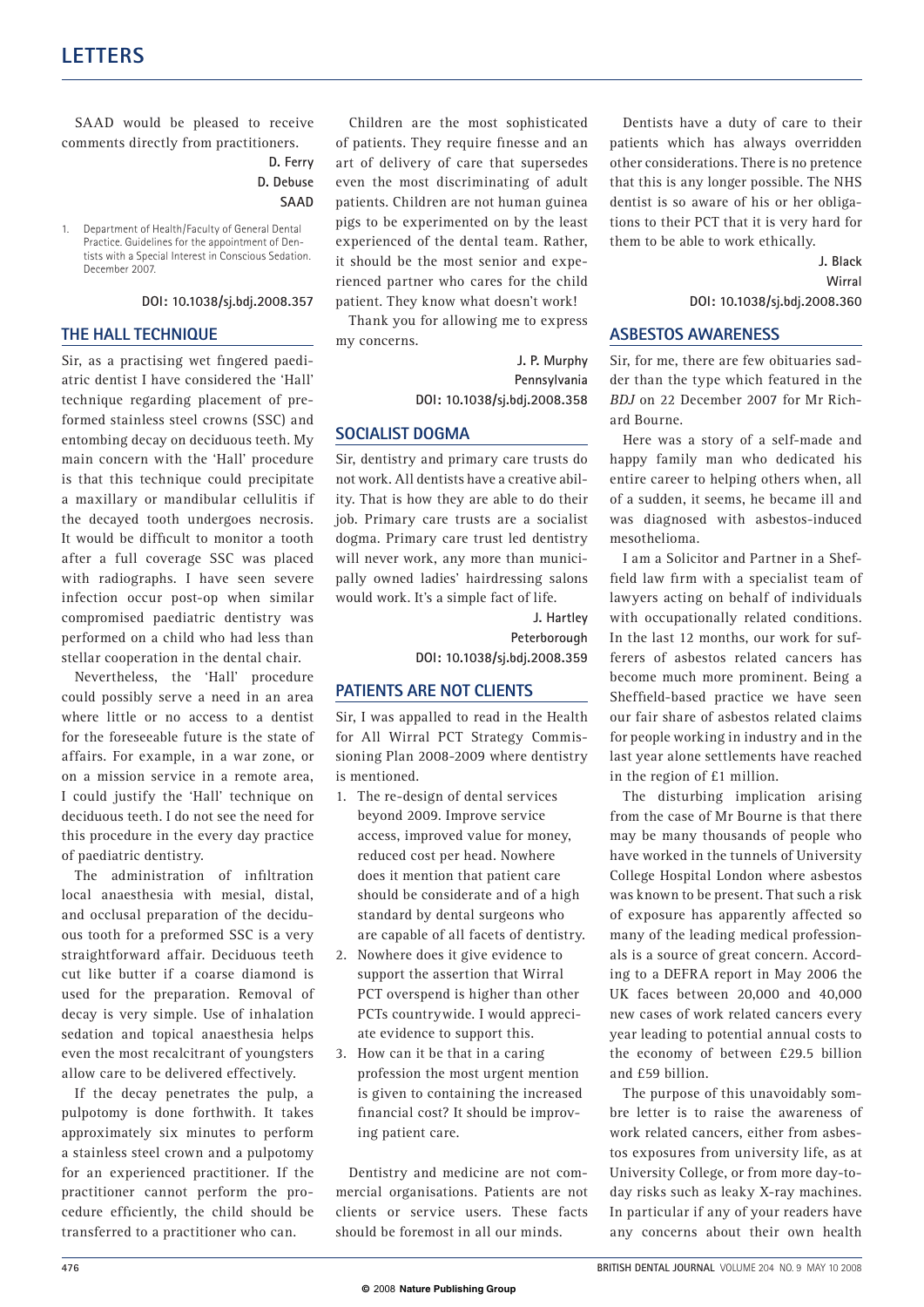after reading Mr Bourne's obituary they in 1998 (*Journal of Clinical Pediatric* patients. The model developed builds on sooner rather than later. We are happy to lend free initial advice.

**C. Fry chris.fry@wake-smith.com DOI: 10.1038/sj.bdj.2008.361** 

#### **FORMOCRESOL IN DENTISTRY**

Sir, I am responding to recent articles on the 'safety' of formocresol in dentistry. Having started the debate in 1981, I have had the benefit of reviewing the literature as it has developed, without bias and with consistent regard for scientific principles and protocols. My concern is for your readership, well-meaning clinicians who might be confused by position papers that distort the overwhelming body of evidence that cite the genotoxicity, mutagenicity, carcinogenicity, and toxicity of formaldehyde.

It is ludicrous to suggest that because other medicaments and prescribed medications in dentistry might also have deleterious effects it is therefore 'safe' to use formocresol. It is a 'tad' unscientific to further tell dentists that it is okay to add formaldehyde to their patients' systems since its ingestion/inhalation is a part of life. Repeating the nearly hundred-yearold archaic notion of how to deliver a safe dose by squeezing a soaked cotton pellet is surprising in today's sophisticated techno-based world. Hand-picking studies that have aberrant or inconclusive results when weighed against the accepted evidence becomes self-serving while simultaneously destructive to clinicians seeking the best for their patients.

Much of the research about formaldehyde was firmly established as far back as 30 years ago. Alternative medicaments have been proposed for many years with mixed results. Equal or better clinical outcomes have been demonstrated with some non-aldehyde compounds: ferric sulphate, white mineral trioxide aggregate, white Portland cement and beta-tricalcium phosphate. Systemic distribution after formocresol polpotomy is irrefutable. Formocresol interferes with healing. As recently as March 2008 research has shown that formocresol causes genetic damage.

I urge dentists to rethink their use of formocresol. In 1981 (*JADA*) and again

should be encouraged to take action *Dentistry*) I concluded, 'If a medicament the extensive experience of Health Suplike formaldehyde is clearly not a necessary adjunct, then it may be wondered why it is used at all.'

> Children should not be exposed to formocresol since there isn't any conclusive evidence warranting its use.

> > **B. B. Lewis Beverly Hills DOI: 10.1038/sj.bdj.2008.362**

#### **BLEEDING AFTER SCALING**

Sir, our unit recently treated an interesting patient and we would like to share the case with your readers.

A 63-year-old woman presented to the A&E Department with a 12 hour history of profuse gingival bleeding. Earlier that day she underwent scaling and polishing of three quadrants performed by a dental hygienist.

Examination showed brisk bleeding from the operative sites. This was slowed with local measures but we were unable to stop it completely. She was admitted to the maxillofacial ward. Bleeding resolved with time and no further treatment was required.

Haematological investigations showed normal haemoglobin and no clotting abnormalities.

The patient was taking antiplatelet medication due to an MI six months previously.

Our department has never heard of a patient requiring admission after a dental scaling and wondered if other units have had similar experiences.

> **C. McDonald Dundee**

**DOI: 10.1038/sj.bdj.2008.363** 

#### **ACCESS TO SERVICES**

Sir, further to the news story *New support programme for sick dentists* (*BDJ*  2008; **204:** 227) I would like to clarify for your readers that confidentiality is a fundamental principle in the development of the Practitioner Health Programme to be launched in the autumn this year.

The focus of this programme is on early intervention, to support the health of dentists and doctors so that wherever possible they can continue providing safe and valued practice to their

port programmes for dentists and doctors in the UK and North America which demonstrate the value of a confidential. dedicated service.

The London prototype programme will provide a great opportunity for dentists who have health problems to access services, where currently they do not do so.

> **A. Scotland Director, National Clinical Assessment Service DOI: 10.1038/sj.bdj.2008.364**

#### **WORKER MIGRATION**

Sir, there has been much recent interest in the migration of health workers from developing countries<sup>1,2</sup> and while the term 'health worker' has been used, most studies have focused on doctors and nurses.3,4 Some research has explored career aspirations of dental students from Nigeria,<sup>5</sup> but information on migration and career patterns of dentists from developing countries is sparse.

We earlier examined country of residence for three classes from a Nigerian medical school and found 40% living abroad.<sup>3</sup> As Nigerian dentists follow similar training and career pathways to doctors, we decided to locate members of three graduating classes of the School of Dental Sciences, University of Lagos, Nigeria's oldest and largest dental school, to compare the migration patterns to the doctors'.

We obtained class lists of qualified dentists from 2000, 2002 and 2003, and located class members using formal and informal networks. There were no graduates in 2001 due to university closures. We sent group emails, conducted telephone interviews and used snowballing methods to locate the graduates.

Over the period there were 91 graduates and we located them all. There were 53 females and 38 males. Sixty-eight percent of the cohort lives in Nigeria, while 29 (31.9%) live abroad. The main receiving countries were the UK and the US.

In this study examining the location of Nigerian dentists after graduation, we found nearly 70% of the dentists were resident in Nigeria five years after graduation. This contrasts with a similar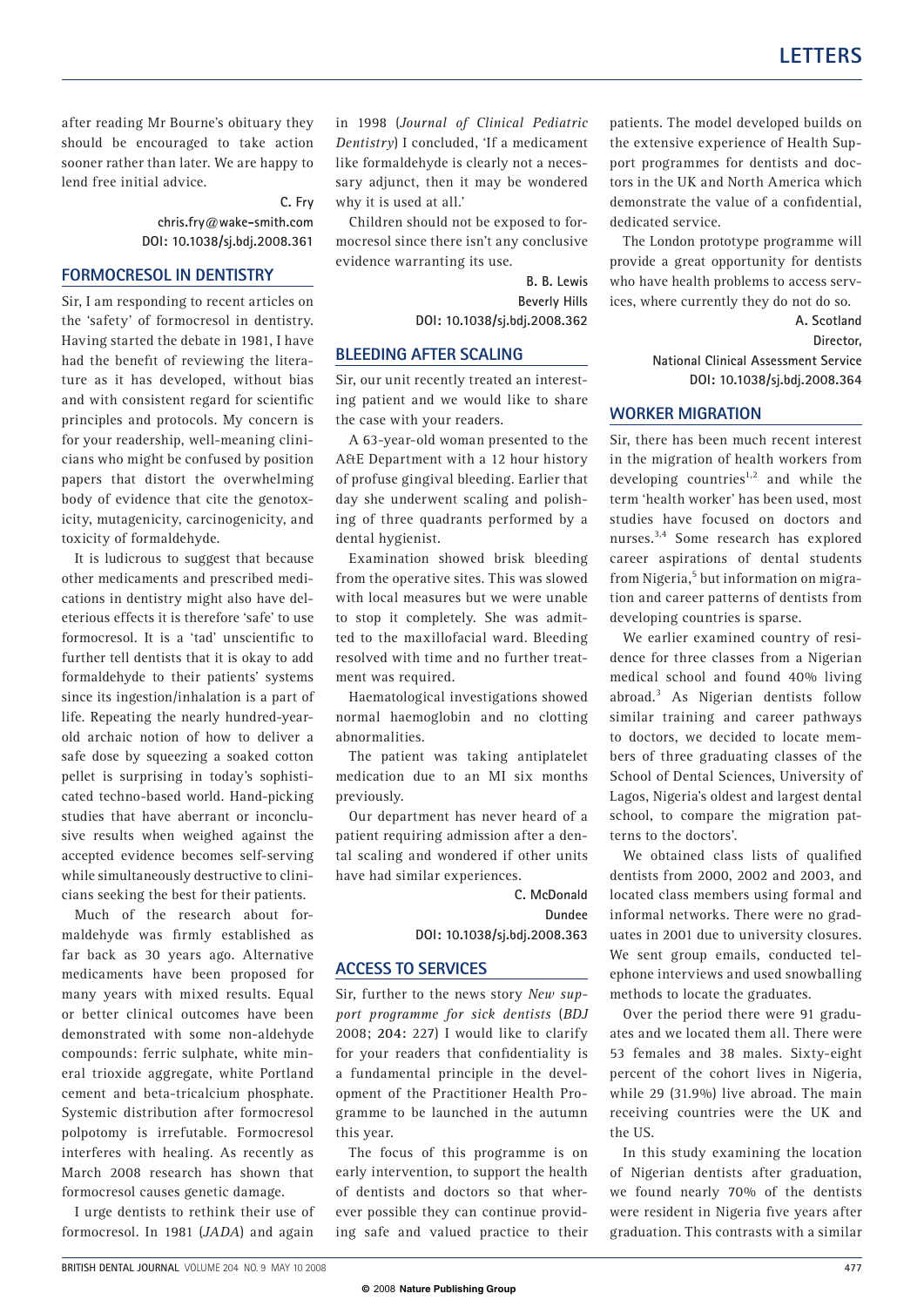## **LETTERS**



study of doctors, which found 50% of medical doctors from recent graduating classes resident in Nigeria.<sup>3</sup> However, as with doctors, the UK and USA received the majority of migrating dentists (Fig. 1). There were variations within classes with more graduates from the 2003 class resident in the UK and more of the 2000 class resident in the US. Over time, there appears to be an increase in migration, but with fewer migrants to the United States and more migrants to the United Kingdom. This may reflect the US requirement for graduates of foreign dental schools to go through an expensive requalifying programme. We believe that these figures are representative of Nigerian dental schools.

This study suggests differences in the migration patterns of dentists and doctors from Nigeria. Initiatives to address the challenge of human resources for health need to take these into account and explore the underlying reasons to be effective.

> **B. Azeez, Dundee I. Anya, Gloucestershire P. Akeredolu, Nigeria O. Albert, London**

1. Stilwell B, Diallo K, Zurn P *et al.* Migration of health-care workers from developing countries: strategic approaches to its management. *Bull* 

*World Health Organ* 2004; **82:** 595-600.

- 2. World Health Organization. The World Health Report 2006: Working Together for Health. Geneva.
- 3. Ihekweazu C, Anya I, Anosike E. Nigerian medical graduates: where are they now? *Lancet* 2005; **365:** 1847-1848.
- 4. Dambisya Y M. The fate and career destinations of doctors who qualified at Uganda's Makerere Medical School in 1984: retrospective cohort study. *BMJ* 2004; **329:** 600-601
- 5. Odusanya O O, Nwawolo C C. Career aspiration of house officers in Lagos, Nigeria. *Med Educ* 2001; **35:** 482-487.

**DOI: 10.1038/sj.bdj.2008.365** 

#### **ACCUMULATING CPD HOURS**

Sir, last June the editorial focussed on the journal's CPD scheme (*BDJ* 2007; **203:** 703-704). Whilst I enjoy reading the journal and participate in the CPD quiz, I am surprised that some of the matters raised do not appear to have generated discussion.

Whilst it is clear that the scheme is popular, concern was expressed that for many of the participants it is either their sole or main method of CPD. Although 'the majority of respondents get the majority of questions right most of the time', no mention was made of the simplicity with which such a score can be obtained, or that CPD certification can be gained with a score of zero. I wonder therefore if the popularity of the scheme has more to do with the ease with which

CPD hours can be accumulated rather than any other factor.

When I submitted these comments as feedback (perhaps I am one of the 'detractors' referred to in the editorial), the response was that the GDC does not require a pass mark, and that dentists should be trusted to read the papers thoroughly. Even if we assume that this is so (that's quite an assumption), how does the *BDJ* justify an hour of CPD for a paper that may take only ten minutes or so to read thoroughly?

I am not the first to raise this issue. Dr Storrar did so shortly after the scheme was introduced and the editor at the time responded in a manner similar to your editorial (*An easy ride? BDJ* 2003; **195:** 230). It made me wonder why the GDC does not just require dentists to self-certify their CPD at the end of the year.

The *BDJ* is not alone; other journals offer similar schemes. Verifiable CPD can be obtained in all manner of ways including wandering around a tradeshow, logging into and browsing a website, or answering a few questions about a manufacturer's products. Its value has been diminished, with commercial concerns taking precedence over educational.

Practitioners who are committed to best practice will always keep their skills up to date without the stick of a mandatory CPD scheme. However, it serves an important purpose by allowing us to reflect on our development and demonstrate commitment to excellence in patient care. That activity should therefore have credibility, which infers setting and enforcing quality control standards to which providers of CPD (myself included) should adhere. The General Dental Council needs to address this matter, and I hope that others who are involved in the provision of meaningful postgraduate education share my concerns.

> **A. Gould London DOI: 10.1038/sj.bdj.2008.366**

### **TRAINEE FINANCES**

Sir, I am writing regarding the financial difficulties faced by trainees in oral medicine and oral and maxillofacial